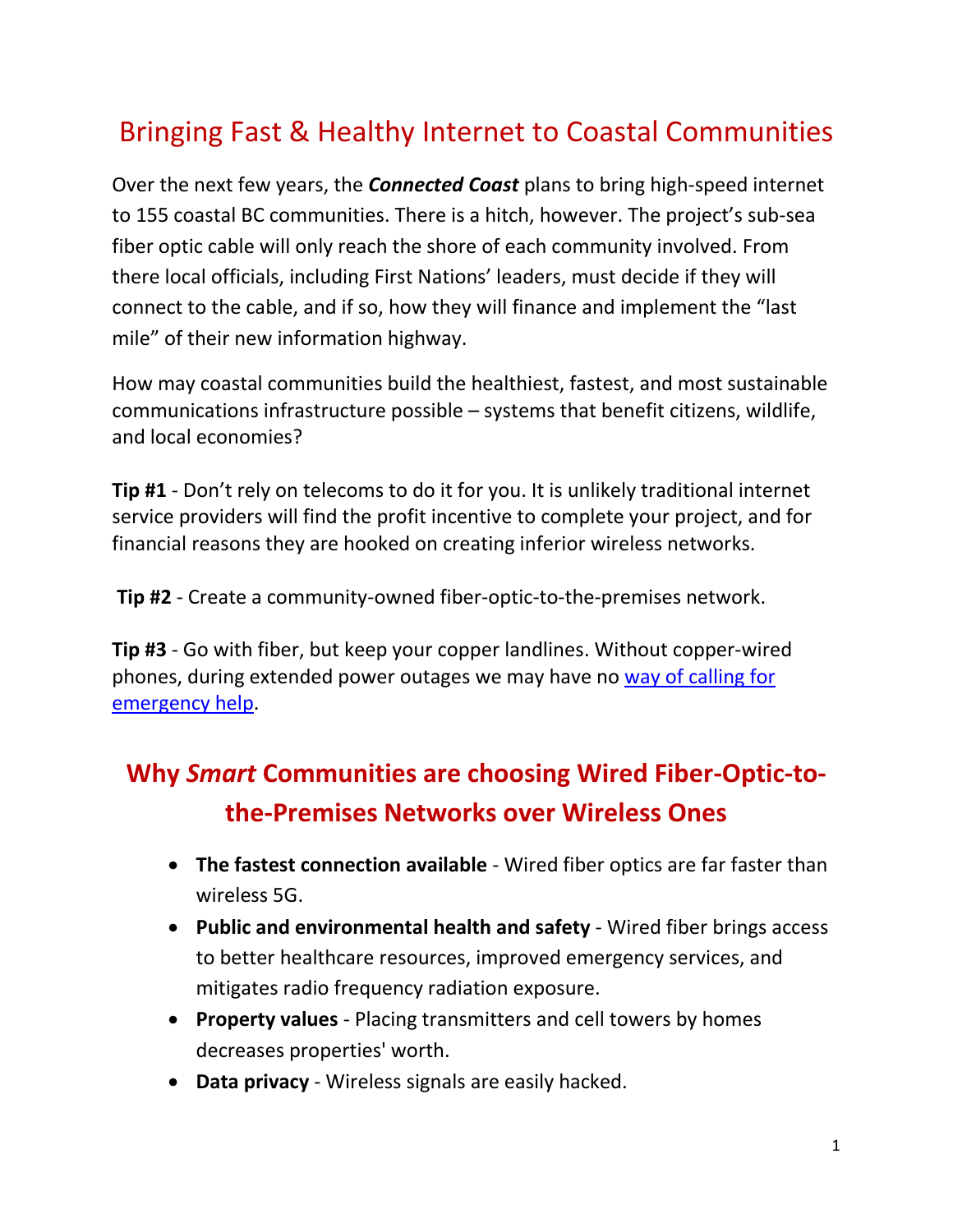- **Money saved** Wired fiber networks are more economical than wireless ones to maintain over the long term. Rates paid by consumers to community-owned networks are lower too.
- **Income generated** Individuals may increase earnings through online home-based businesses. High-speed internet access attracts new businesses to the community. The revenue generated by subscriptions stays in the community.
- **Sustainability** Wired networks use less energy than wireless ones.
- **Local Authority** Locals control their telecommunications infrastructure.

### **Making it Happen**

#### **Citizens**

- **Act** now and tell local leaders you want telecommunication systems that support well-being. Bring a binder-full of [scientific studies](https://www.telecompowergrab.org/science.html) to illustrate why wired networks are better than wireless ones.
- Become a wired fiber expert. Everything you need is here: <http://connected-communities.ca/>

#### **Government**

- **Access funding** for community-owned fiber networks through grants and loans.
- **Obtain a license** to be an internet service provider from the CRTC.
- **Visit** the [Community Broadband.ca](https://community-broadband.ca/) website and complete a [contact](https://docs.google.com/forms/d/1-n1WffsO8383JQDOPITeU4i3ekIY0csk2jsssqUZPr4/viewform?edit_requested=true)  [form](https://docs.google.com/forms/d/1-n1WffsO8383JQDOPITeU4i3ekIY0csk2jsssqUZPr4/viewform?edit_requested=true) for local leaders who want advice on how to bring fast, affordable, and healthy internet to their communities.
- Learn how to bring municipally-owned fiber to your community here: <http://connected-communities.ca/for-local-governments>

## **Success Stories**

The town of [Olds, Alberta](https://community-broadband.ca/olds) created a very successful high-speed fiber-to-thepremise network. The Toquaht, a small Nuu-chah-nulth First Nations near